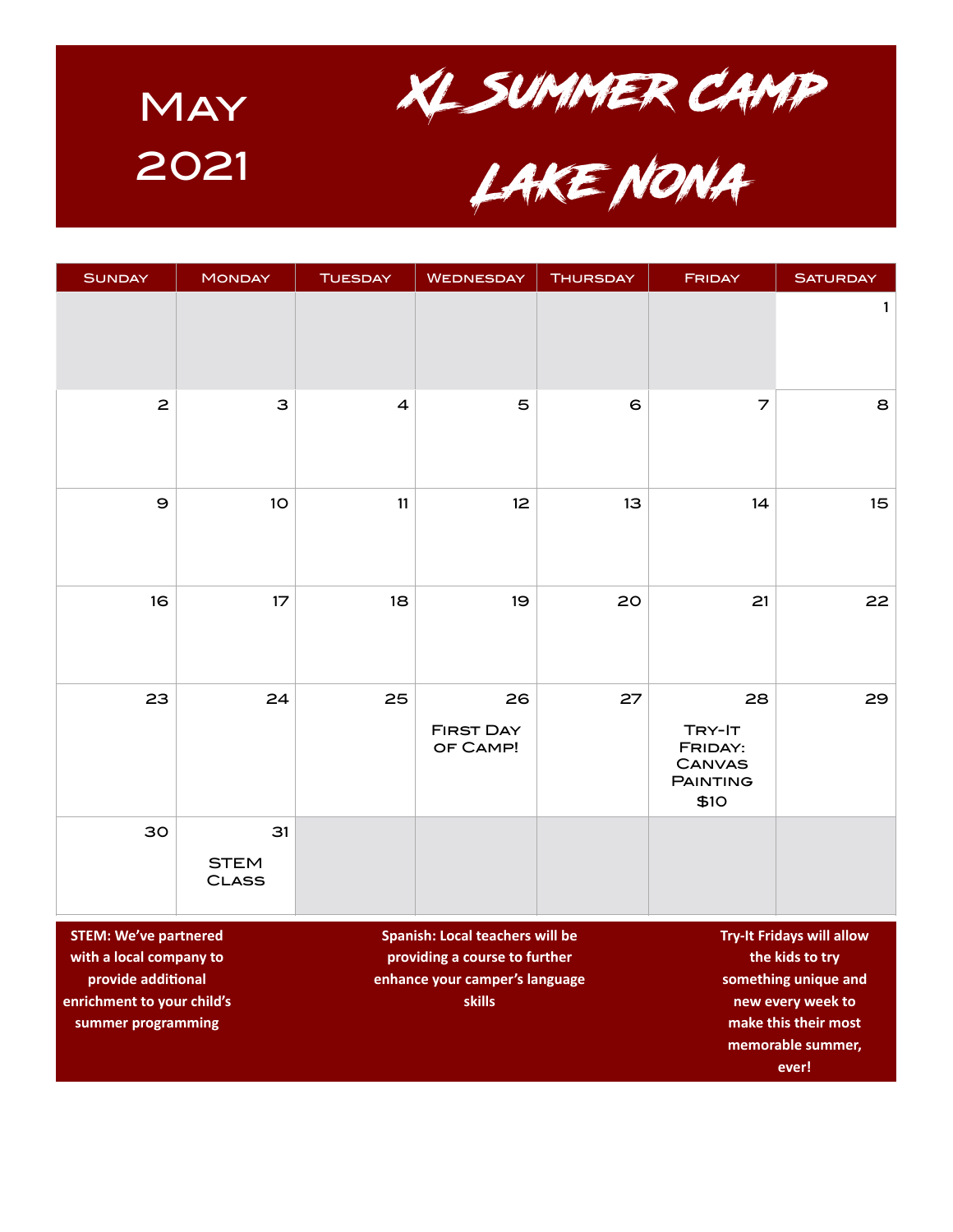



<sup>2021</sup> Lake Nona

| <b>SUNDAY</b> | <b>MONDAY</b>                             | <b>TUESDAY</b>                                                             | <b>WEDNESDAY</b>                                | <b>THURSDAY</b>                                                           | <b>FRIDAY</b>                                             | <b>SATURDAY</b> |
|---------------|-------------------------------------------|----------------------------------------------------------------------------|-------------------------------------------------|---------------------------------------------------------------------------|-----------------------------------------------------------|-----------------|
|               |                                           | $\mathbf{1}$<br><b>WORLD OF</b><br>CHOCOLATE<br>\$15                       | $\mathbf{z}$<br><b>SPANISH</b><br><b>COURSE</b> | З                                                                         | $\overline{4}$<br>TRY-IT<br>FRIDAY:<br><b>BREAK</b>       | 5               |
|               |                                           |                                                                            |                                                 |                                                                           | <b>DANCING</b>                                            |                 |
| 6             | 7<br><b>STEM</b><br><b>CLASS</b><br>\$10  | 8<br><b>GATORLAND</b><br>\$20                                              | 9<br><b>SPANISH</b><br><b>COURSE</b><br>\$10    | 10 <sup>°</sup><br><b>NONA</b><br><b>ADVENTURE</b><br><b>PARK</b><br>\$15 | 11<br>TRY-IT<br>FRIDAY:<br><b>COOKING</b><br><b>CLASS</b> | 12              |
| 13            | 14<br><b>STEM</b><br><b>CLASS</b><br>\$10 | 15 <sub>2</sub><br><b>KENNEDY</b><br><b>SPACE</b><br><b>CENTER</b><br>\$25 | 16<br><b>SPANISH</b><br><b>COURSE</b><br>\$10   | 17<br><b>NONA</b><br><b>ADVENTURE</b><br><b>PARK</b><br>\$15              | 18<br>TRY-IT<br>FRIDAY:<br><b>VOLLEYBALL</b>              | 19              |
| 20            | 21<br><b>STEM</b><br><b>CLASS</b><br>\$10 | 22<br><b>TRAMPOLINE</b><br><b>PARK</b><br>\$20                             | 23<br><b>SPANISH</b><br><b>COURSE</b><br>\$10   | 24<br><b>NONA</b><br><b>ADVENTURE</b><br><b>PARK</b><br>\$15              | 25<br>TRY-IT<br>FRIDAY:<br>TIE-DYE                        | 26              |
| 27            | 28<br><b>STEM</b><br><b>CLASS</b><br>\$10 | 29<br><b>CENTRAL</b><br><b>FLORIDA</b><br>ZOO<br>\$20                      | 30<br><b>SPANISH</b><br><b>COURSE</b><br>\$10   |                                                                           |                                                           |                 |
|               |                                           |                                                                            |                                                 |                                                                           |                                                           |                 |

**Field trips will be EVERY Tuesday. They'll be a fun and educational adventure for your child this summer!**

**\*\*Additional costs noted in each date**

**Each Thursday, we'll be going to Nona Adventure Park to enjoy some water activities on their inflatable obstacle course and refreshing beach!**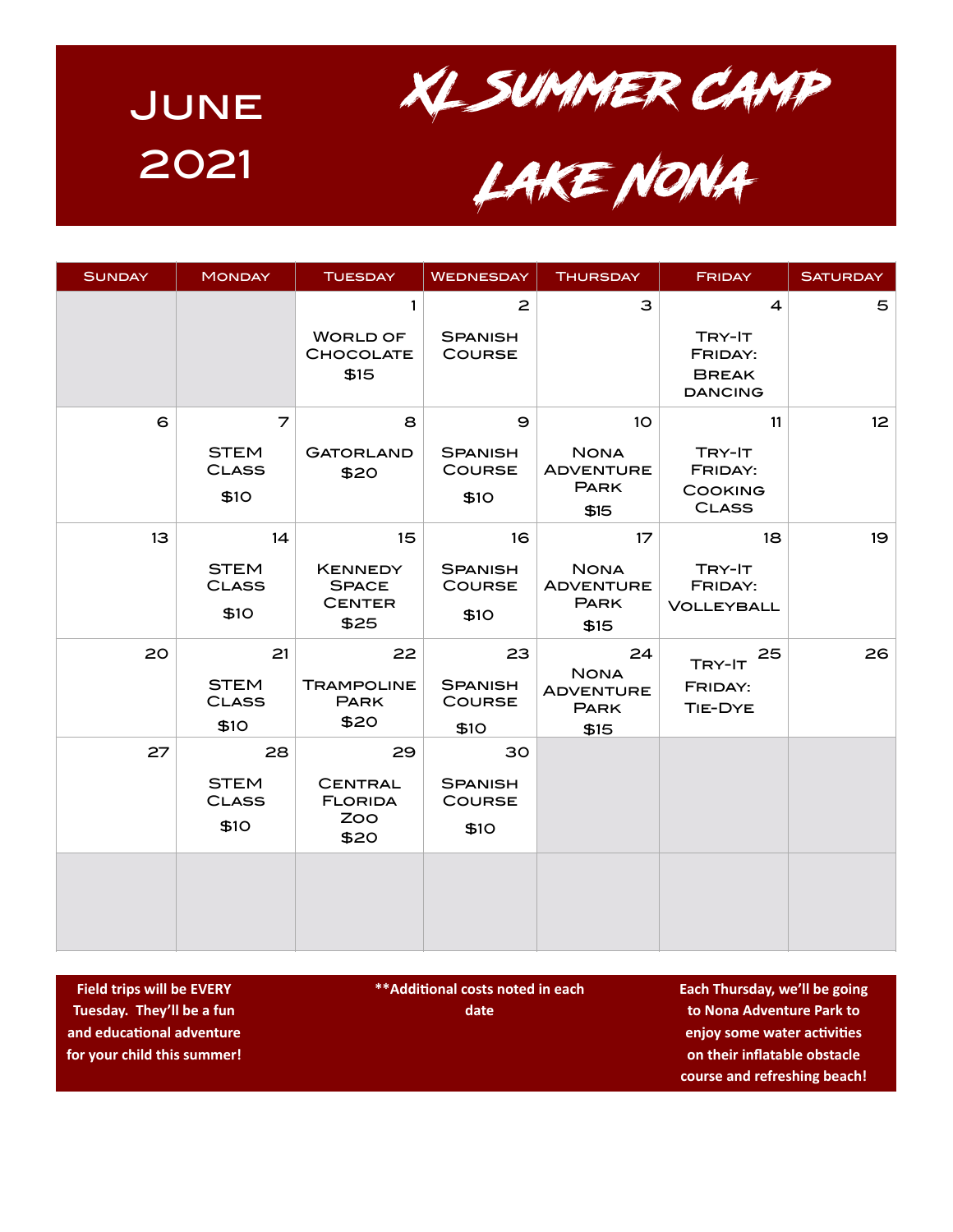

<sup>2021</sup> Lake Nona

| <b>SUNDAY</b>  | <b>MONDAY</b>                                          | <b>TUESDAY</b>                                           | <b>WEDNESDAY</b>                                          | <b>THURSDAY</b>                                              | <b>FRIDAY</b>                                                             | <b>SATURDAY</b> |
|----------------|--------------------------------------------------------|----------------------------------------------------------|-----------------------------------------------------------|--------------------------------------------------------------|---------------------------------------------------------------------------|-----------------|
|                |                                                        |                                                          |                                                           | 1<br><b>NONA</b><br><b>ADVENTURE</b><br><b>PARK</b><br>\$15  | $\mathbf{z}$<br>TRY-IT<br>FRIDAY:<br><b>SCIENCE</b><br><b>EXPERIMENTS</b> | З               |
| $\overline{a}$ | 5<br><b>STEM</b><br><b>CLASS</b><br>\$10               | 6<br><b>FUN SPOT</b><br>\$40                             | $\overline{z}$<br><b>SPANISH</b><br><b>COURSE</b><br>\$10 | 8<br><b>NONA</b><br><b>ADVENTURE</b><br><b>PARK</b><br>\$15  | 9<br>TRY-IT<br>FRIDAY:<br><b>TALENT</b><br><b>SHOW</b>                    | 10 <sub>o</sub> |
| 11             | 12 <sup>°</sup><br><b>STEM</b><br><b>CLASS</b><br>\$10 | 13<br>ORLANDO<br><b>SCIENCE</b><br><b>CENTER</b><br>\$20 | 14<br><b>SPANISH</b><br><b>COURSE</b><br>\$10             | 15<br><b>NONA</b><br><b>ADVENTURE</b><br><b>PARK</b><br>\$15 | 16<br>TRY-IT<br>FRIDAY:<br><b>OLYMPIC</b><br><b>SPORTS</b>                | 17              |
| 18             | 19<br><b>STEM</b><br><b>CLASS</b><br>\$10              | 20<br><b>SEA LIFE</b><br><b>AQUARIUM</b><br>\$20         | 21<br><b>SPANISH</b><br><b>COURSE</b><br>\$10             | 22<br><b>NONA</b><br><b>ADVENTURE</b><br><b>PARK</b><br>\$15 | 23<br>TRY-IT<br>FRIDAY:<br><b>MAGIC</b><br><b>LESSONS</b>                 | 24              |
| 25             | 26<br><b>STEM</b><br><b>CLASS</b><br>\$10              | 27<br><b>CRAYOLA</b><br><b>EXPERIENCE</b><br>\$30        | 28<br><b>SPANISH</b><br><b>COURSE</b><br>\$10             | 29<br><b>NONA</b><br><b>ADVENTURE</b><br><b>PARK</b><br>\$15 | 30<br>TRY-IT<br>FRIDAY:<br><b>COLOR</b><br><b>WARS</b>                    | 31              |
|                |                                                        |                                                          |                                                           |                                                              |                                                                           |                 |